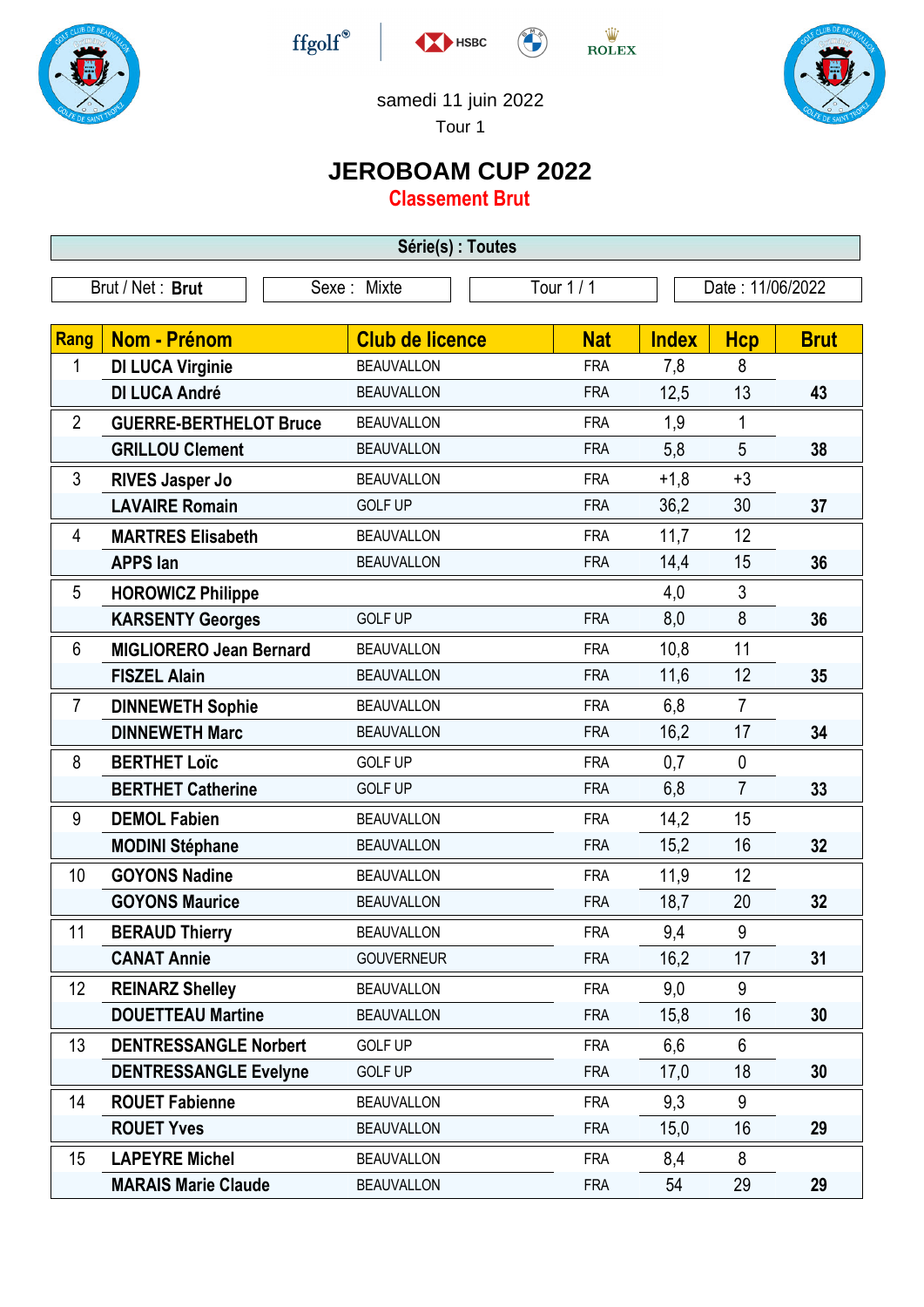| <b>Rang</b> | <b>Nom - Prénom</b>             | <b>Club de licence</b> | <b>Nat</b> | <b>Index</b> | <b>Hcp</b> | <b>Brut</b> |
|-------------|---------------------------------|------------------------|------------|--------------|------------|-------------|
| 16          | <b>VERTAT Jean-Pierre</b>       | <b>BEAUVALLON</b>      | <b>FRA</b> | 12,2         | 13         |             |
|             | <b>VERTAT Marie-Laure</b>       | <b>BEAUVALLON</b>      | <b>FRA</b> | 20,4         | 21         | 29          |
| 17          | <b>RAVASSE Jean Sébastien</b>   | <b>BEAUVALLON</b>      | <b>FRA</b> | 17,5         | 19         |             |
|             | <b>RAVASSE Véronique</b>        | <b>BEAUVALLON</b>      | <b>FRA</b> | 19,1         | 20         | 27          |
| 18          | <b>PORRET Sébastien</b>         | ST ENDREOL             | <b>FRA</b> | 15,8         | 17         |             |
|             | <b>PORRET Sacha</b>             | <b>ROQUEBRUNE</b>      | <b>FRA</b> | 17,9         | 16         | 27          |
| 19          | <b>MANSEY Michel</b>            | <b>BEAUVALLON</b>      | <b>FRA</b> | 10,3         | 10         |             |
|             | <b>BERTRAND Jean-Pierre</b>     | <b>BONDUES</b>         | <b>FRA</b> | 18,5         | 20         | 27          |
| 20          | <b>SHAKESHAFT Duncan</b>        | <b>BEAUVALLON</b>      | <b>FRA</b> | 12,3         | 13         |             |
|             | <b>GOYONS Patricia</b>          | <b>BEAUVALLON</b>      | <b>FRA</b> | 17,0         | 18         | 26          |
| 21          | <b>DACHY Régine</b>             | <b>BEAUVALLON</b>      | <b>FRA</b> | 15,7         | 16         |             |
|             | <b>PILLON Jean Yves</b>         | <b>BEAUVALLON</b>      | <b>FRA</b> | 17,4         | 18         | 26          |
| 22          | <b>DELSOL Dominique</b>         | <b>BEAUVALLON</b>      | <b>FRA</b> | 15,1         | 16         |             |
|             | <b>DELSOL Anick</b>             | <b>BEAUVALLON</b>      | <b>FRA</b> | 24,0         | 25         | 25          |
| 23          | <b>FAUDOT Serge</b>             | <b>BEAUVALLON</b>      | <b>FRA</b> | 16,2         | 17         |             |
|             | <b>MITON Florian</b>            | <b>GOLF UP</b>         | <b>FRA</b> | 28,5         | 30         | 25          |
| 24          | <b>SHAKESHAFT Richard</b>       | <b>BEAUVALLON</b>      | <b>FRA</b> | 14,3         | 15         |             |
|             | <b>SHAKESHAFT Rosemary</b>      | <b>BEAUVALLON</b>      | <b>FRA</b> | 16,7         | 17         | 25          |
| 25          | <b>JUILLARD Frédéric</b>        | <b>BEAUVALLON</b>      | <b>FRA</b> | 13,8         | 14         |             |
|             | <b>JUILLARD Catherine</b>       | <b>BEAUVALLON</b>      | <b>FRA</b> | 21,7         | 23         | 25          |
| 26          | <b>CHASTRUSSE Jean Luc</b>      | <b>BEAUVALLON</b>      | <b>FRA</b> | 10,8         | 11         |             |
|             | <b>REVOLLET Michel</b>          | <b>BEAUVALLON</b>      | <b>FRA</b> | 23,3         | 25         | 25          |
| 27          | <b>SARGEANT Jon</b>             |                        |            | 15,8         | 17         |             |
|             | <b>SARGEANT Marie Christine</b> |                        |            | 25,0         | 26         | 25          |
| 28          | <b>SAULNIER Serge</b>           | <b>BEAUVALLON</b>      | <b>FRA</b> | 14,4         | 15         |             |
|             | <b>TORRES Térence</b>           | <b>GOLF UP</b>         | <b>FRA</b> | 24,5         | 26         | 24          |
| 29          | <b>TOENJUM Trygue</b>           | <b>BEAUVALLON</b>      | <b>FRA</b> | 13,4         | 14         |             |
|             | <b>TOENJUM Maria</b>            |                        |            | 23,5         | 24         | 24          |
| 30          | <b>SCIGALA Stanislas</b>        | <b>BEAUVALLON</b>      | <b>FRA</b> | 14,6         | 15         |             |
|             | <b>FLORI Jacques</b>            | <b>BEAUVALLON</b>      | <b>FRA</b> | 19,5         | 21         | 23          |
| 31          | <b>ROUGIE Philippe</b>          | <b>BEAUVALLON</b>      | <b>FRA</b> | 16,8         | 18         |             |
|             | <b>BENSADOUN Serge</b>          | <b>BEAUVALLON</b>      | <b>FRA</b> | 20,9         | 22         | 23          |
| 32          | <b>SIMON Robert</b>             | <b>BEAUVALLON</b>      | <b>FRA</b> | 19,6         | 21         |             |
|             | <b>AVET Dominique</b>           | <b>BEAUVALLON</b>      | <b>FRA</b> | 27,1         | 29         | 22          |
| 33          | <b>VUILLERMET Jean Claude</b>   | <b>BEAUVALLON</b>      | <b>FRA</b> | 15,1         | 16         |             |
|             | <b>CASES Jean Denis</b>         | <b>PACA</b>            | <b>FRA</b> | 24,3         | 26         | 22          |
| 34          | <b>ADLER Mona</b>               | <b>BEAUVALLON</b>      | <b>FRA</b> | 18,5         | 19         |             |
|             | <b>ADLER Rolf</b>               | <b>BEAUVALLON</b>      | <b>FRA</b> | 27,3         | 29         | 22          |
| 35          | <b>BESSY Laurent</b>            | <b>BEAUVALLON</b>      | <b>FRA</b> | 12,9         | 13         |             |
|             | <b>CASES ROUGIER Christine</b>  | PACA                   | <b>FRA</b> | 28,3         | 29         | 22          |